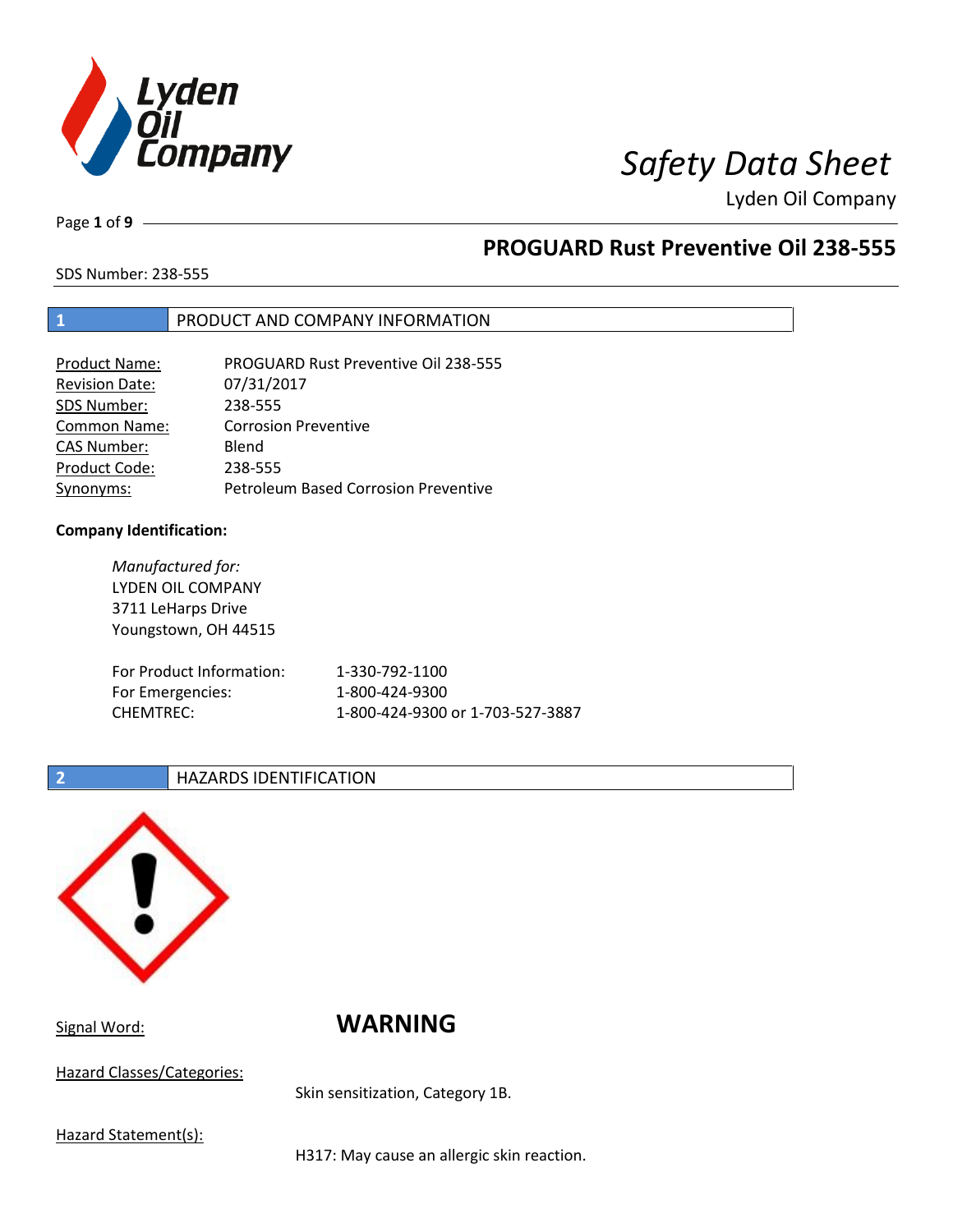

Page **2** of **9**

## **PROGUARD Rust Preventive Oil 238-555**

SDS Number: 238-555

| <b>Precaution Statement(s):</b> |                                                                                     |
|---------------------------------|-------------------------------------------------------------------------------------|
|                                 | P101: If medical advice is needed, have product container or label at               |
|                                 | hand.                                                                               |
|                                 | P102: Keep out of reach of children.                                                |
|                                 | P103: Read label before use.                                                        |
|                                 | P261: Avoid breathing dust/fumes/gas/mist/vapors/spray.                             |
|                                 | P272: Contaminated work clothing should not be allowed out of the<br>workplace.     |
|                                 | P280: Wear protective gloves/protective clothing/eye protection/face<br>protection. |
|                                 | P302+352: IF ON SKIN: Wash with plenty of soap and water.                           |
|                                 | P333+313: If skin irritation or a rash occurs: Get medical<br>advice/attention.     |
|                                 | P363: Wash contaminated clothing before reuse.                                      |
|                                 | P501: Dispose of contents/container in accordance with                              |
|                                 | local/regional/national/international regulation.                                   |
| Other Hazard Statement(s):      |                                                                                     |
|                                 | Causes mild skin irritation.                                                        |

-NFPA Ratings: Health  $= 1$  $Fire = 1$ Reactivity  $= 0$ 

### **3** COMPOSITION / INFORMATION ON INGREDIENTS

### Ingredients:

*Mixture of the substances listed below with nonhazardous additions.*

| <b>Chemical Name</b>                                 | <b>CAS Number</b> | Percentage |
|------------------------------------------------------|-------------------|------------|
| Lubricating oils, petroleum, hydrotreated spent      | 64742-58-1        | 40-50      |
| Sulfonic acids, petroleum, calcium salts             | 68783-96-0        | $2 - 6$    |
| Diethylene glycol monobutyl ether                    | 112-34-5          | $1 - 3$    |
| Benzenesulfonic acid, mono-C16-24-alkyl derivatives, | 70024-69-0        | $1 - 3$    |
| calcium salts                                        |                   |            |

*\*Any concentration shown as a range is to protect confidentiality or is due to batch variation.*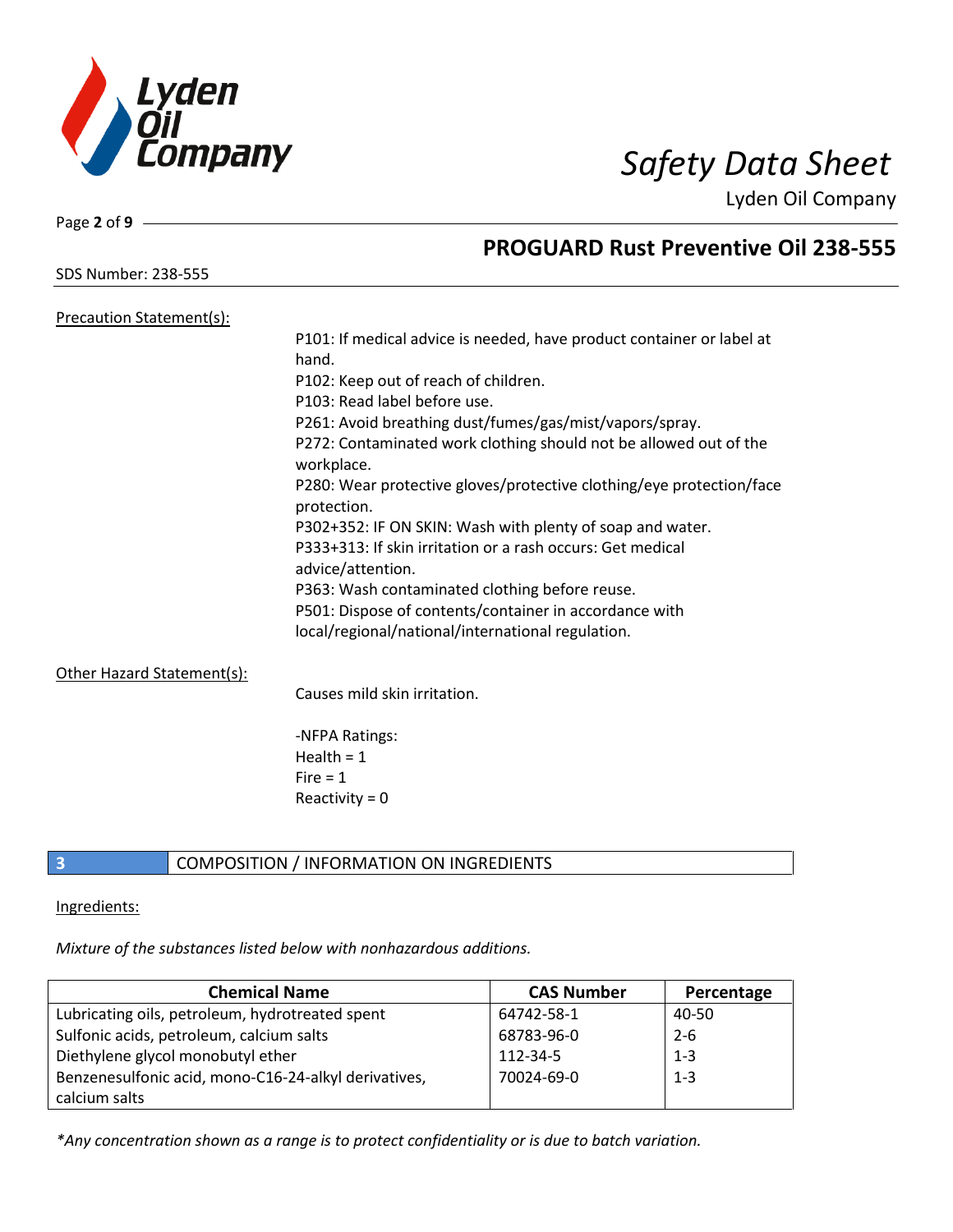

**PROGUARD Rust Preventive Oil 238-555**

Lyden Oil Company

SDS Number: 238-555

Page **3** of **9**

 $\overline{\phantom{a}}$ 

| 4                           | FIRST AID MEASURES                            |                                                                                                                                                                                             |
|-----------------------------|-----------------------------------------------|---------------------------------------------------------------------------------------------------------------------------------------------------------------------------------------------|
|                             | Description of First Aid Measures:            |                                                                                                                                                                                             |
|                             |                                               |                                                                                                                                                                                             |
| Inhalation:                 |                                               | Move to fresh air in case of accidental inhalation of vapors. If not<br>breathing, give artificial respiration. If breathing is difficult, give<br>oxygen. Consult a physician.             |
| Skin Contact:               |                                               |                                                                                                                                                                                             |
|                             |                                               | Remove contaminated clothing and shoes. Wash contaminated<br>clothing before re-use. Wash off immediately with soap and plenty of<br>water.                                                 |
| Eye Contact:                |                                               |                                                                                                                                                                                             |
|                             |                                               | Flush with large amounts of cold water for at least 15 minutes. Do not<br>let victim rub eyes. If irritation develops, contact a physician<br>immediately.                                  |
| Ingestion:                  |                                               | If swallowed, seek medical advice immediately and show this<br>container or label. Do not induce vomiting without medical advice.<br>Never give anything by mouth to an unconscious person. |
|                             | Symptoms and Effects, both acute and delayed: |                                                                                                                                                                                             |
|                             |                                               | No further relevent data available.                                                                                                                                                         |
| <b>Recommended Actions:</b> |                                               | Treat symptomatically. Call a doctor or poison<br>control center for guidance.                                                                                                              |
|                             |                                               |                                                                                                                                                                                             |
| 5                           | FIRE FIGHTING MEASURES                        |                                                                                                                                                                                             |
|                             | Recommended Fire-Extinguishing Equipment:     | Use dry powder, foam, or carbon dioxide fire                                                                                                                                                |

extinguishers. Water may be ineffective in fighting an oil fire unless used by experienced fire fighters.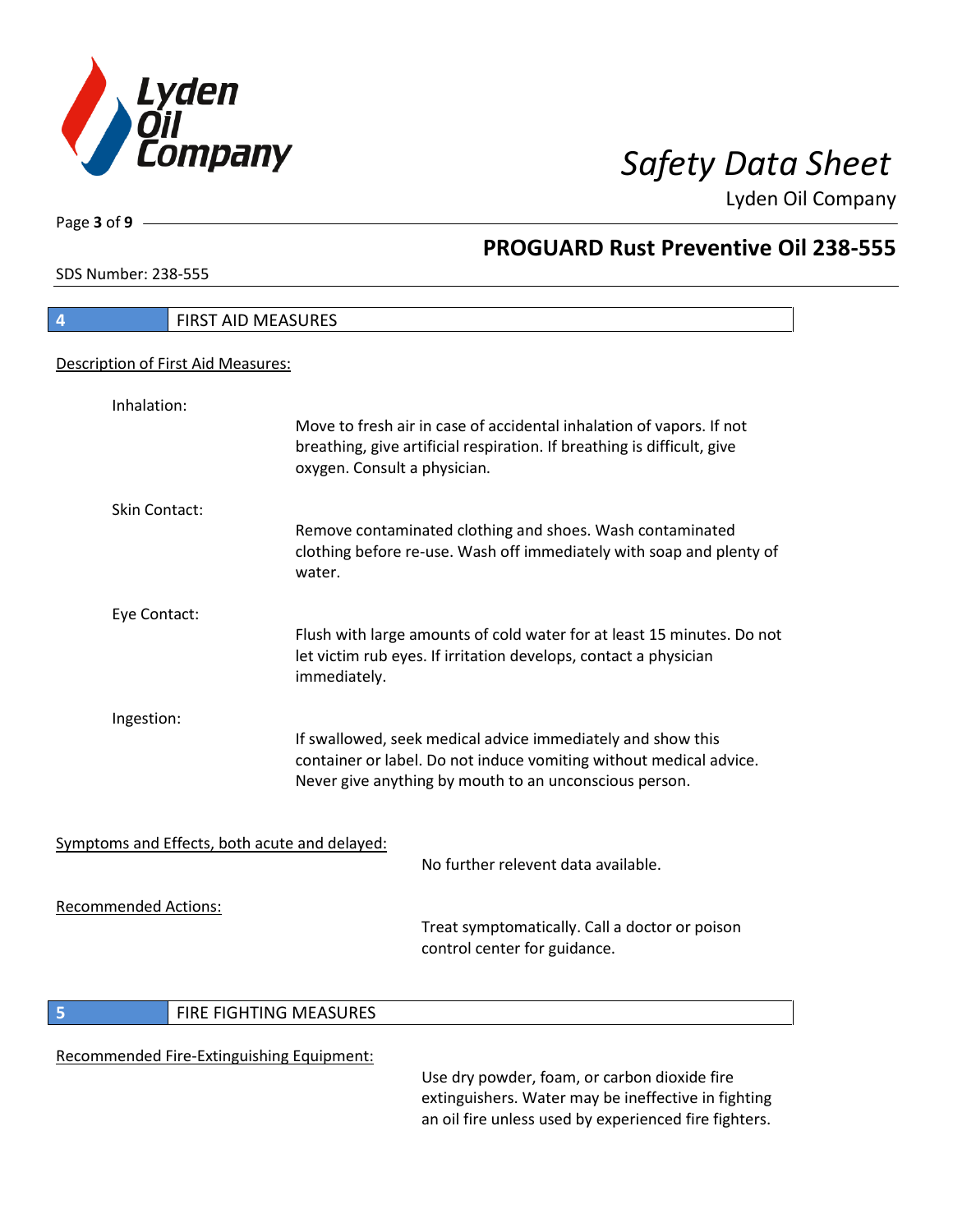

Page **4** of **9**

Lyden Oil Company

|                                         | <b>PROGUARD Rust Preventive Oil 238-555</b>             |
|-----------------------------------------|---------------------------------------------------------|
| SDS Number: 238-555                     |                                                         |
| Possible Hazards During a Fire:         |                                                         |
|                                         | Hazardous combustion products may include: A            |
|                                         | complex mixture of airborne solid and liquid            |
|                                         | particulates and gases (smoke). Carbon monoxide.        |
|                                         | Unidentified organic and inorganic compounds.           |
| <b>Recommendations to Firefighters:</b> |                                                         |
|                                         | Isolate fire area and deny unnecessary entry. Use       |
|                                         | dry chemical, alcohol foam or carbon dioxide.           |
|                                         | Water may be ineffective but should be used to          |
|                                         | keep fire exposed containers cool. If a spill or a leak |
|                                         | has not ignited, use water spray to disperse the        |
|                                         | vapors. Water spray may be used only to keep fire       |
|                                         | exposed containers cool, protect personnel              |
|                                         | attempting to stop leak and disperse vapors.            |
|                                         |                                                         |

### **6** ACCIDENTAL RELEASE MEASURES

| <b>Personal Precautions:</b>      |                                                                                                                                                                                                                                                                      |
|-----------------------------------|----------------------------------------------------------------------------------------------------------------------------------------------------------------------------------------------------------------------------------------------------------------------|
|                                   | Ensure adequate ventilation. Avoid contact with<br>skin, eyes and clothing. Do not breathe<br>vapour/dust. Use personal protective equipment.<br>Wash thoroughly after handling                                                                                      |
| <b>Emergency Procedures:</b>      |                                                                                                                                                                                                                                                                      |
|                                   | Contain spilled material, collect in suitable and<br>properly labeled containers.                                                                                                                                                                                    |
| <b>Environmental Precautions:</b> |                                                                                                                                                                                                                                                                      |
|                                   | Do not allow spilled material to enter sewers or<br>streams. If material is released, indicate that there<br>is a risk of slipping in the area. If spills are likely to<br>enter any drain, waterway or groundwater, contact<br>the appropriate governmental agency. |
| Cleanup Procedures:               |                                                                                                                                                                                                                                                                      |
|                                   | Pick up excess with inert absorbant material. Flush<br>area with water to remove residues.                                                                                                                                                                           |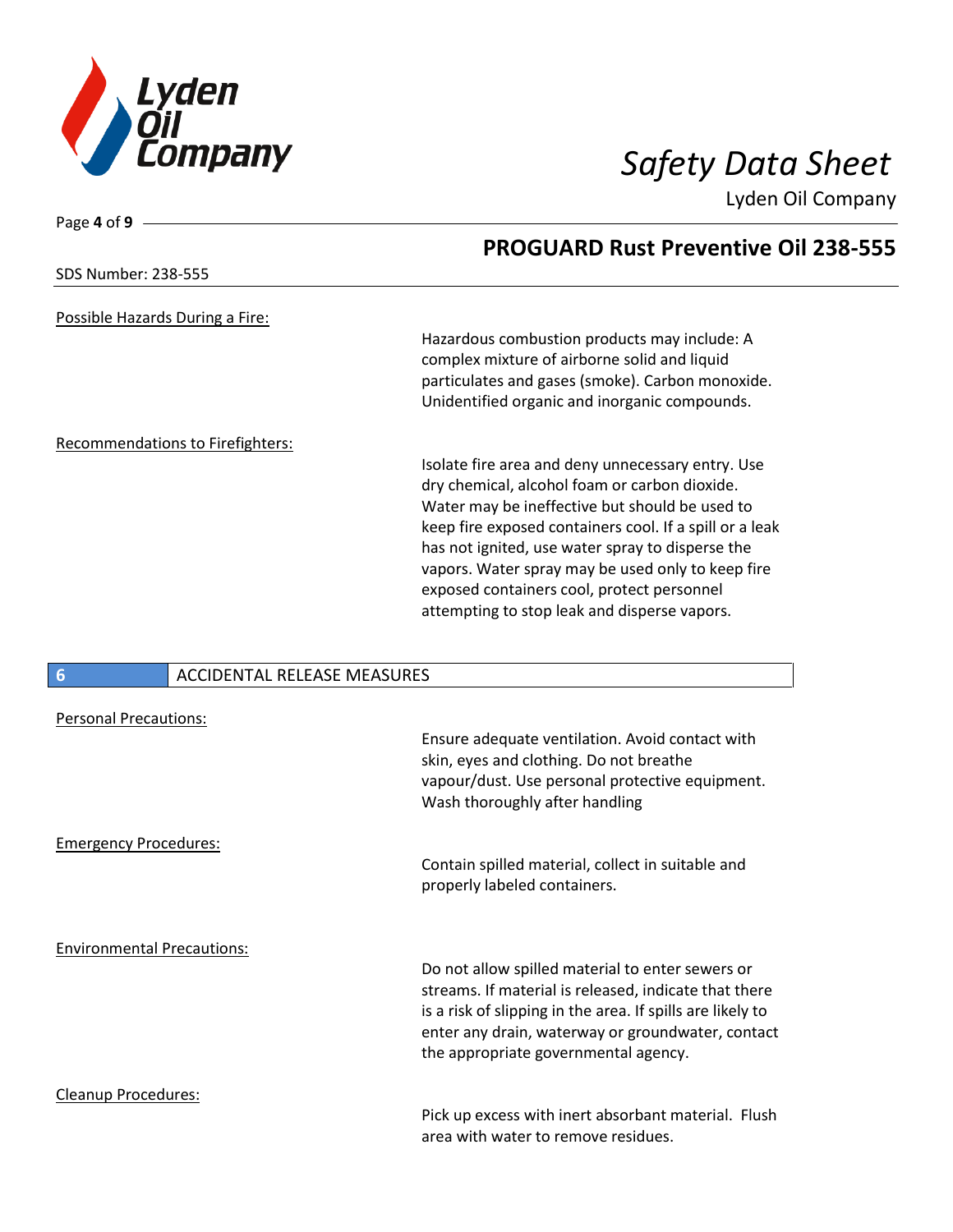

Page **5** of **9**

# **PROGUARD Rust Preventive Oil 238-555**

SDS Number: 238-555

| $\overline{7}$                 | <b>HANDLING AND STORAGE</b>                 |                                                                                                                                                                                                                                           |
|--------------------------------|---------------------------------------------|-------------------------------------------------------------------------------------------------------------------------------------------------------------------------------------------------------------------------------------------|
| <b>Handling Precautions:</b>   |                                             | Handle with care and avoid spillage on the floor.<br>Do not cut, weld, drill, grind, braze, or solder<br>container.                                                                                                                       |
| <b>Storage Requirements:</b>   |                                             | Keep container tightly sealed.<br>Keep away from sources of ignition.                                                                                                                                                                     |
| 8                              | EXPOSURE CONTROLS / PERSONAL PROTECTION     |                                                                                                                                                                                                                                           |
| <b>Exposure Limits:</b>        | -Petroleum Oil:                             |                                                                                                                                                                                                                                           |
|                                | ACGIH TLV $-$ 5mg/m <sup>3</sup> (oil mist) |                                                                                                                                                                                                                                           |
|                                | -Diethylene Glycol Monobutyl Ether:         |                                                                                                                                                                                                                                           |
|                                | ACGIH TWA - 10ppm                           |                                                                                                                                                                                                                                           |
| <b>Engineering Controls:</b>   |                                             | All ventilation should be designed in accordance<br>with OSHA standard (29 CFR 1910.94).                                                                                                                                                  |
| Personal Protective Equipment: |                                             | Keep away from foodstuffs, beverages, and feed.<br>Immediately remove all soiled and contaminated<br>clothing.<br>Wash hands before breaks and at the end of work.<br>Avoid contact with eyes and skin.<br>Use safety glasses and gloves. |
|                                |                                             |                                                                                                                                                                                                                                           |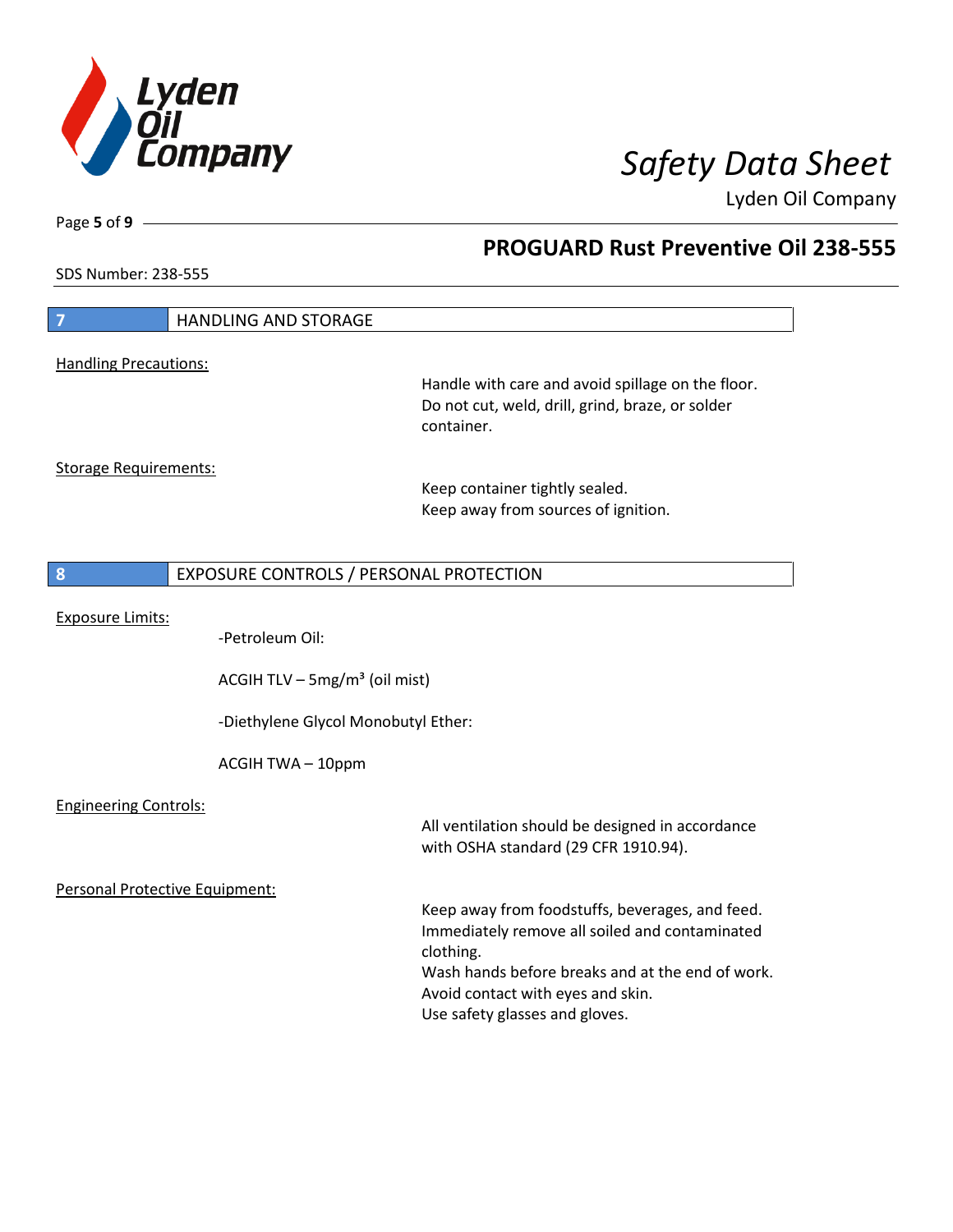

SDS Number: 238-555

Page **6** of **9**

# **PROGUARD Rust Preventive Oil 238-555**

| Color:                        | Amber                      |
|-------------------------------|----------------------------|
| Physical State:               | Liquid                     |
| Odor:                         | Mild                       |
| Odor Threshold:               | Data not available         |
| pH:                           | Data not available         |
| <b>Melting Point:</b>         | Data not available         |
| <b>Boiling Point:</b>         | > 148 °C / > 300 °F        |
| <b>Boiling Range:</b>         | Data not available         |
| Flash Point:                  | >120 °C / > 248 °F         |
| <b>Evaporation Rate:</b>      | Data not available         |
| Flammability:                 | Data not available         |
| Flammability Limits:          | Data not available         |
| Vapor Pressure:               | Data not available         |
| Vapor Density:                | Data not available         |
| <b>Relative Density:</b>      | $0.88$ at $15.5^{\circ}$ C |
| Solubilities:                 | Insoluble in water         |
| <b>Partition Coefficient:</b> | Data not available         |
| Auto-Ignition Temperature:    | Data not available         |
| Decomposition Temperature:    | Data not available         |
| Viscosity:                    | Data not available         |

**9 PHYSICAL AND CHEMICAL PROPERTIES** 

| 10 | STABILITY AND REACTIVITY |
|----|--------------------------|
|    |                          |

| Stability:                  | Stable under normal conditions.                                  |
|-----------------------------|------------------------------------------------------------------|
| Reactivity:                 | Not reactive under normal conditions.                            |
| Conditions to Avoid:        | Extreme temperature, sparks, open flame, and<br>direct sunlight. |
| <b>Hazardous Reactions:</b> | No known hazardous reactions.                                    |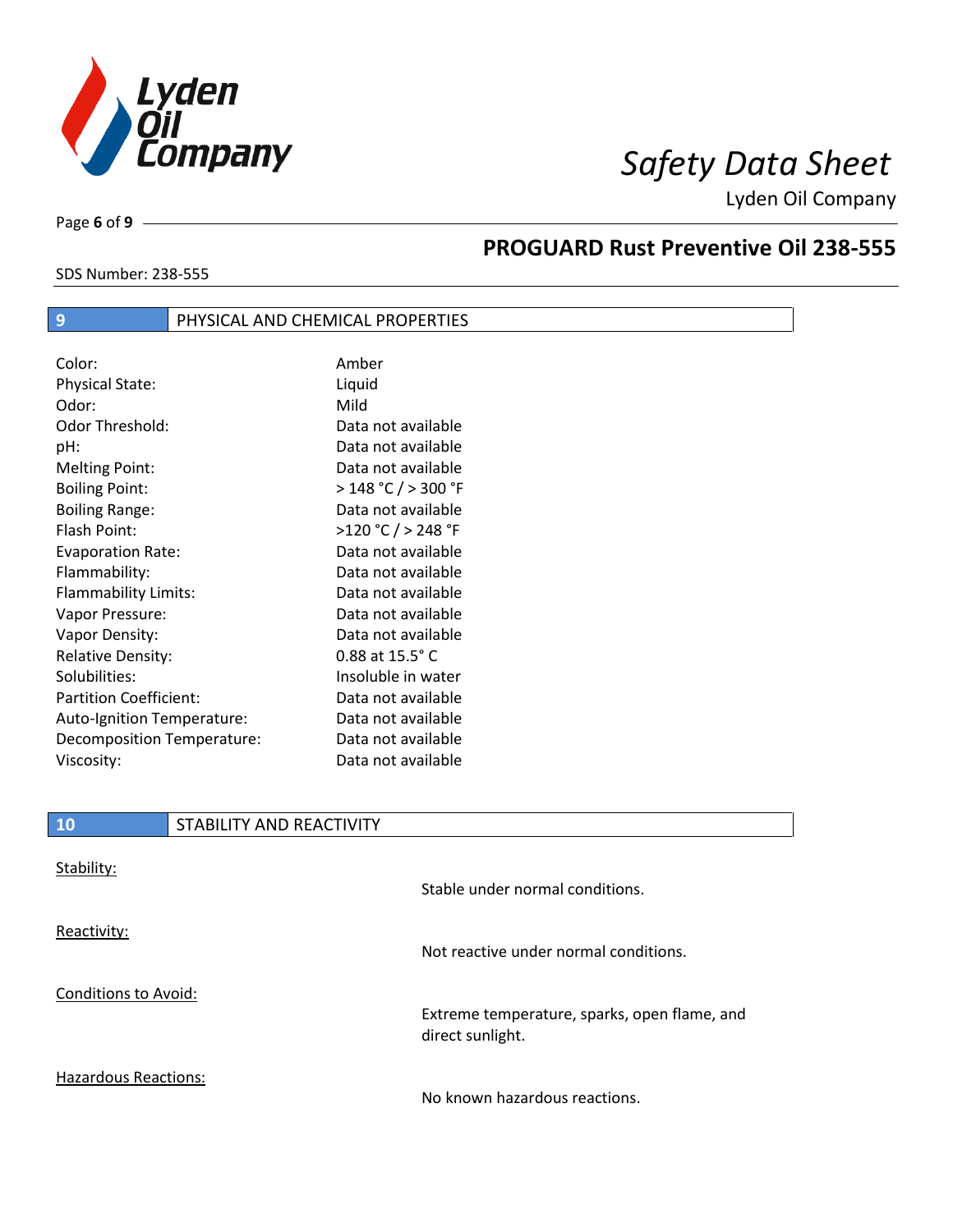

Page **7** of **9**

Lyden Oil Company

|                                        | <b>PROGUARD Rust Preventive Oil 238-555</b>                                                                                            |
|----------------------------------------|----------------------------------------------------------------------------------------------------------------------------------------|
| <b>SDS Number: 238-555</b>             |                                                                                                                                        |
| Incompatible Materials:                | Strong oxidizers.                                                                                                                      |
| Decomposition Products:                | Hazardous decomposition products are not<br>expected to form.                                                                          |
| 11<br><b>TOXICOLOGICAL INFORMATION</b> |                                                                                                                                        |
| Routes of Exposure:                    | Skin, inhalation, and eye contact are the primary<br>routes of exposure although exposure may occur<br>following accidental ingestion. |
| <b>Exposure Effects:</b>               | Inhalation: Inhalation of vapors or mist can be<br>irritating to respiratory passages.                                                 |
|                                        | Skin: Prolonged contact can cause irritation.                                                                                          |
|                                        | Eyes: Contact can cause irritation.                                                                                                    |
| <b>Measures of Toxicity:</b>           | -Sulfonic acids, petroleum, calcium salts :                                                                                            |
|                                        | LD50 Oral: 20000 mg/kg (Rat)<br>LD50 Dermal: 20000 mg/kg (Rabbit)                                                                      |
|                                        | -Diethylene glycol monobutyl ether:                                                                                                    |
|                                        | LD50 Oral: 3384 mg/kg (Rat)<br>LD50 Dermal: 2700 mg/kg (Rabbit)                                                                        |
| Carcinogenic/Mutagenic Precautions:    | Non-carcinogenic and not expected to be<br>mutagentic.                                                                                 |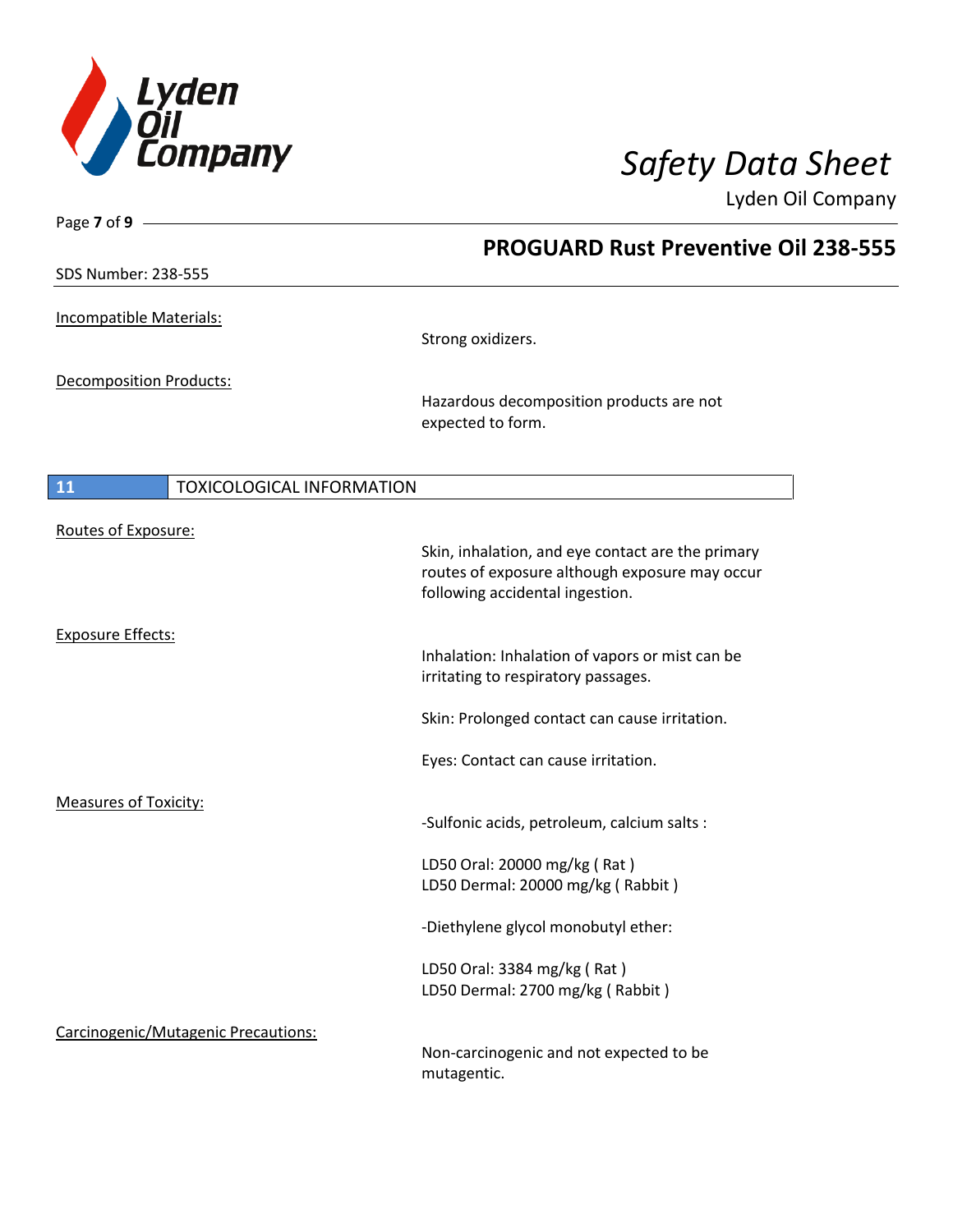

**PROGUARD Rust Preventive Oil 238-555**

Lyden Oil Company

SDS Number: 238-555

Page **8** of **9**

| 12                              | <b>ECOLOGICAL INFORMATION</b>                                                               |
|---------------------------------|---------------------------------------------------------------------------------------------|
| <b>Ecological Precautions:</b>  |                                                                                             |
|                                 | Avoid exposing to the environment.                                                          |
| <b>Ecological Effects:</b>      |                                                                                             |
|                                 | No specific environmental or aquatic data available.                                        |
|                                 |                                                                                             |
| 13                              | DISPOSAL CONSIDERATIONS                                                                     |
| Disposal Methods:               |                                                                                             |
|                                 | Dispose of waste material in accordance with all<br>local, state, and federal requirements. |
| Disposal Containers:            |                                                                                             |
|                                 | Use properly approved container for disposal.                                               |
| <b>Special Precautions:</b>     |                                                                                             |
|                                 | Do not flush to surface waters or storm drains.                                             |
|                                 |                                                                                             |
| 14                              | <b>TRANSPORT INFORMATION</b>                                                                |
| <b>UN Number:</b>               | Data not available                                                                          |
| <b>UN Shipping Name:</b>        | Data not available                                                                          |
| <b>Transport Hazard Class:</b>  | Data not available                                                                          |
| Packing Group:                  | Data not available                                                                          |
| <b>Environmental Hazards:</b>   |                                                                                             |
|                                 | Data not available                                                                          |
| <b>Bulk Transport Guidance:</b> |                                                                                             |
|                                 | Data not available                                                                          |
| <b>Special Precautions:</b>     |                                                                                             |

Not regulated by DOT.